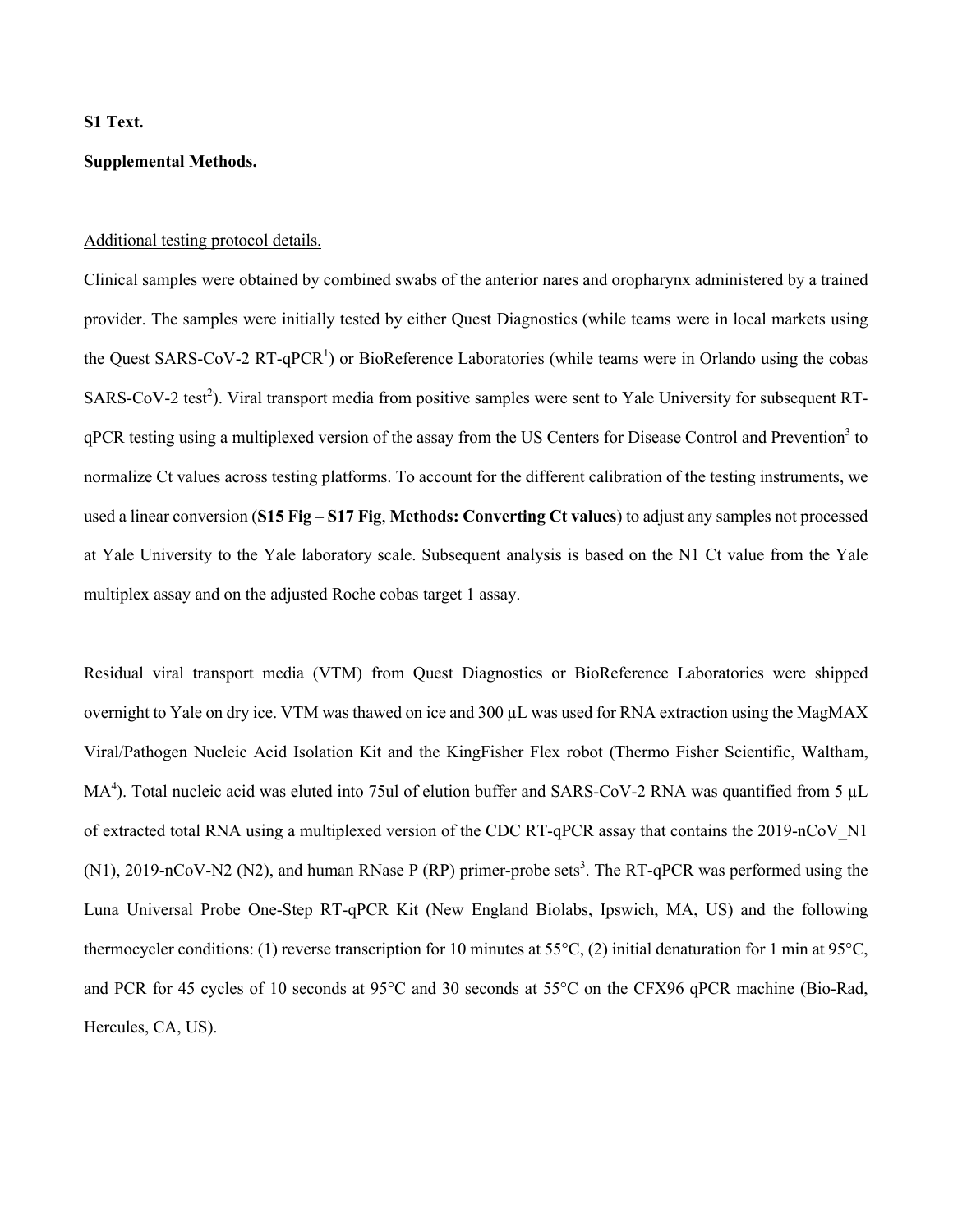Converting Ct values. Most  $(n = 226)$  of the 312 positive samples in the raw dataset underwent RT-qPCR at the Yale laboratory. We used the Yale Ct value whenever it was available. Still, 86 samples underwent initial diagnostic testing at BioReference Laboratories but not confirmatory testing at the Yale laboratory. Both platforms rely on a multiplex RT-qPCR strategy. The two testing platforms yield slightly different Ct values, as evidenced by the 94 samples the underwent RT-qPCR at both facilities (**S15 Fig**). For comparison between platforms, target 1 from the Roche cobas assay, which is specific to SARS-CoV-2, and the N1 target from the Yale multiplex assay were used. For the 86 samples that were not processed at the Yale laboratory, we adjusted the Ct values using the best-fit (minimum sum of squares) linear regression between the initial Ct value and the Yale Ct value for the samples that were processed in both facilities. To do so, we estimated the coefficients  $\beta_0$  and  $\beta_1$  in the following regression equation:

$$
y_i = \beta_0 + \beta_1 x_i + \epsilon_i
$$

Here,  $y_i$  denotes the *i*<sup>th</sup> Ct value from Yale,  $x_i$  denotes the *i*<sup>th</sup> Ct value from the initial test, and  $\varepsilon_i$  is an error term with mean 0 and constant variance across all samples. The resulting fit (**S15 Fig**) was strong ( $R^2 = 0.86$ ) with homoscedastic residuals (**S16 Fig**) that are approximately normally distributed, as evidenced by a Q-Q plot (**S17 Fig**).

Data parsing. The raw dataset included 3,207 test results for 102 individuals. We excluded 21 individuals who had 5 or fewer tests, since the data for these individuals were too sparse to reliably infer a Ct trajectory. We also excluded 13 individuals who did not record any Ct values that surpassed the RT-qPCR limit of detection (40). We removed 146 entries for which the test result was recorded as 'positive' but there was no associated Ct value; these tests were initially conducted on an instrument that provided only a binary diagnosis and the samples were not available for confirmatory testing. This left 2,411 total tests for 68 individuals for the main analysis. The median number of tests administered to each of the 68 individuals was 41 (IQR [14, 51]; Range [5, 70]). The median number of Ct values with viral concentration above the limit of detection recorded for each person was 3 (IQR [2, 4]; Range [1, 9]). We trivially shifted the date indices so that date 0 corresponded to the time of the minimum Ct. We set the Ct value for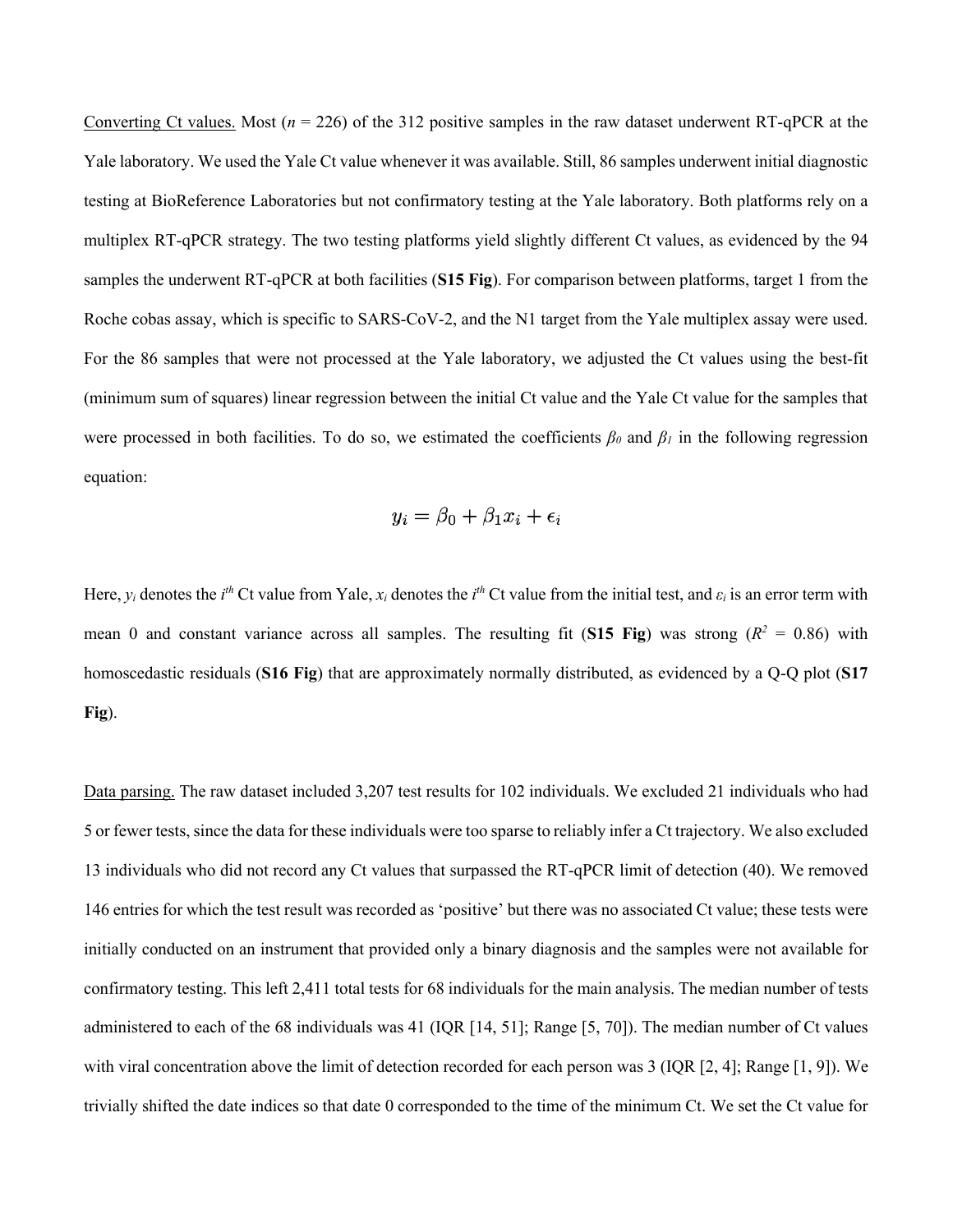negative tests equal to the limit of detection. For the statistical analysis, we removed any sequences of 3 or more consecutive negative tests to avoid overfitting to these trivial values. Acute infections were defined as probable novel infections that reached a minimum Ct value of below 35.

## Model fitting.

We assumed that the viral concentration trajectories consisted of a proliferation phase, with exponential growth in viral RNA concentration, followed by a clearance phase characterized by exponential decay in viral RNA concentration<sup>5</sup>. Since Ct values are roughly proportional to the negative logarithm of viral concentration<sup>6</sup>, this corresponds to a linear decrease in Ct followed by a linear increase. We therefore constructed a piecewise-linear regression model to estimate the peak Ct value, the time from infection onset to peak (*i.e.* the duration of the proliferation stage), and the time from peak to infection resolution (*i.e.* the duration of the clearance stage). This idealized trajectory is depicted in **S6 Fig.** The trajectory may be represented by the equation

$$
E[ Ct(t)] = \begin{cases} 1.\text{o.d} & t \le t_o \\ 1.\text{o.d} - \frac{\chi}{t_p - t_o}(t - t_o) & t_o < t \le t_p \\ 1.\text{o.d} - \chi + \frac{\chi}{t_r - t_p}(t - t_p) & t_p < t \le t_r \\ 1.\text{o.d} & t > t_r \end{cases}
$$

Here,  $E[*Ct(t)*]$  represents the expected value of the Ct at time *t*, "l.o.d" represents the RT-qPCR limit of detection, *χ* is the absolute difference in Ct between the limit of detection and the peak (lowest) Ct, and *to*, *tp*, and *tr* are the onset, peak, and recovery times, respectively.

Before fitting, we re-parametrized the model using the following definitions:

- $\triangle Ct(t) = 1 \cdot 0 \cdot d$ . *Ct(t)* is the difference between the limit of detection and the observed Ct value at time *t*.
- $\bullet$   $\omega_p = t_p t_o$  is the duration of the proliferation stage (first potential detectability to peak viral concentration).
- $\bullet$  *ω<sub>r</sub>* = *t<sub>r</sub> t<sub>p</sub>* is the duration of the clearance stage (peak viral concentration to resolution of acute infection).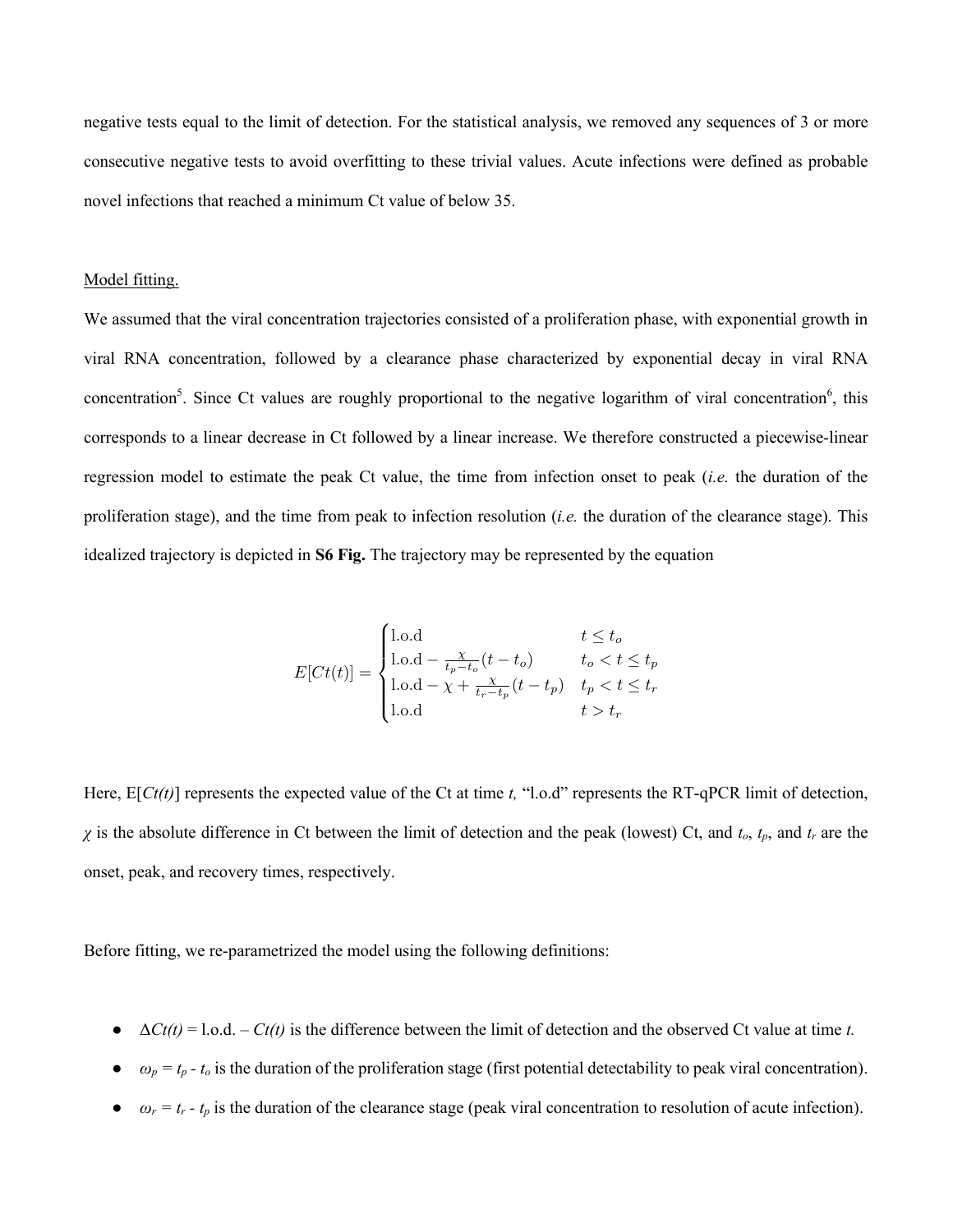We constrained  $0 \le \omega_p \le 14$  days and  $0 \le \omega_r \le 30$  days to prevent inferring unrealistically large values for these parameters for trajectories that were missing data prior to the peak and after the peak, respectively. We also constrained  $0 \le \chi \le 40$  as Ct values can only take values between 0 and the limit of detection (40).

We next assumed that the observed  $\Delta C_t(t)$  could be described the following mixture model:

$$
\Delta Ct(t) \sim \lambda \ \text{Normal}(E[\Delta Ct(t)], \sigma(t)) + (1 - \lambda) \ \text{Exponential}(\log(10))\Big]_0^{1.0.0}
$$

where  $E[\Delta Ct(t)] = 1$ .o.d. -  $E[ Ct(t)]$  and  $\lambda$  is the sensitivity of the q-PCR test, which we fixed at 0.99. The bracket term on the right-hand side of the equation denotes that the distribution was truncated to ensure Ct values between 0 and the limit of detection. This model captures the scenario where most observed Ct values are normally distributed around the expected trajectory with standard deviation *σ(t)*, yet there is a small (1%) probability of an exponentially-distributed false negative near the limit of detection. The  $log(10)$  rate of the exponential distribution was chosen so that 90% of the mass of the distribution sat below 1 Ct unit and 99% of the distribution sat below 2 Ct units, ensuring that the distribution captures values distributed at or near the limit of detection. We did not estimate values for *λ* or the exponential rate because they were not of interest in this study; we simply needed to include them to account for some small probability mass that persisted near the limit of detection to allow for the possibility of false negatives.

For the 86 samples that were not tested in the Yale laboratory, we included additional uncertainty in the observed Ct value by inflating  $\sigma(t)$ , such that

$$
\sigma(t)=(\tilde{\sigma}^2+\epsilon^2 I_{adj})^{1/2}
$$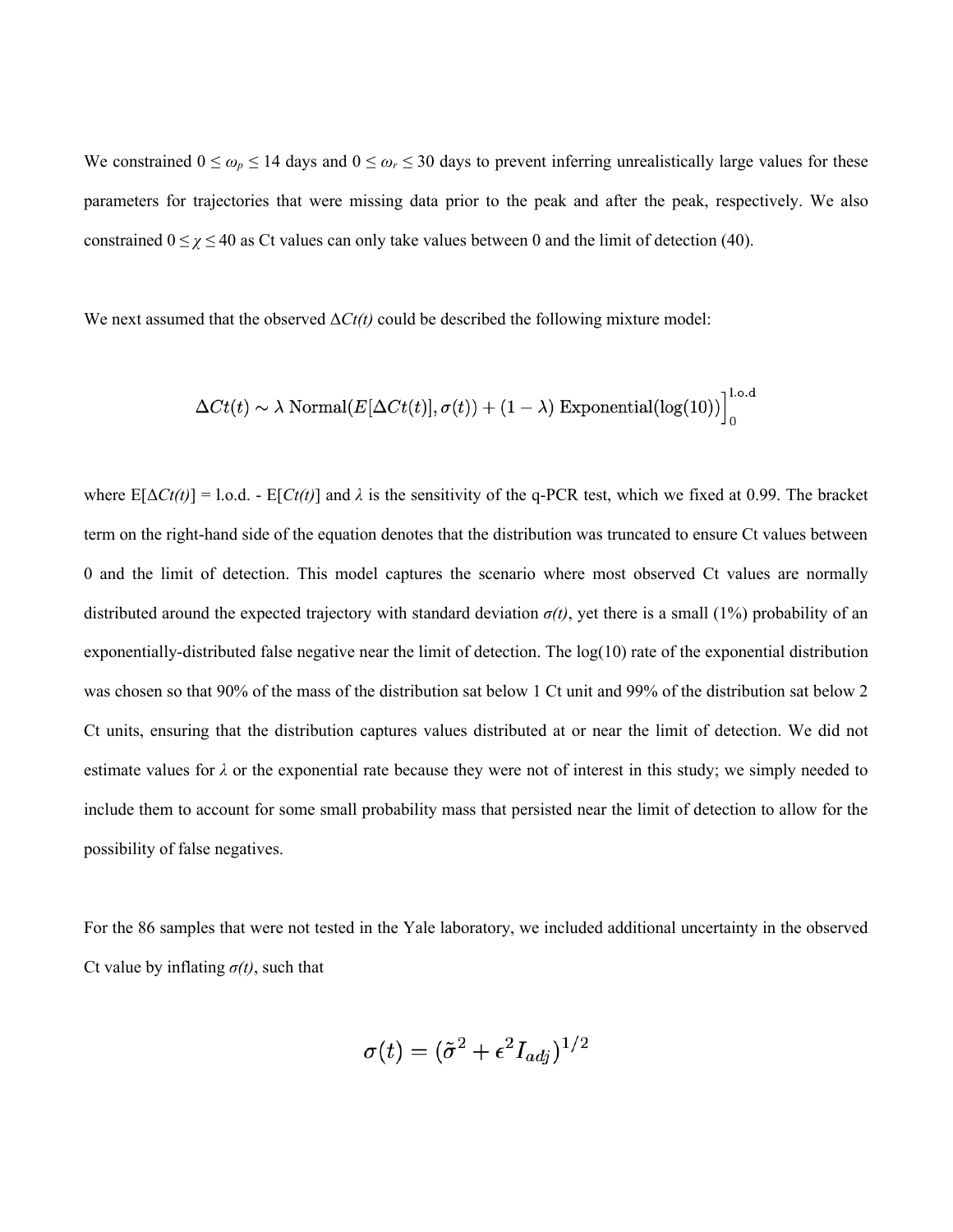Here, *σ*(tilde) is a constant, *ε* is the standard deviation of the residuals from the linear fit between the initial test and the Yale laboratory test, and *Iadj* is an indicator variable that is 1 if the sample at time *t* was adjusted and 0 otherwise.

We used a hierarchical structure to describe the distributions of  $\omega_p$ ,  $\omega_r$ , and  $\chi$  for each individual based on their respective population means  $\mu_{\omega p}$ ,  $\mu_{\omega r}$ , and  $\mu_{\chi}$  and population standard deviations  $\sigma_{\omega p}$ ,  $\sigma_{\omega r}$ , and  $\sigma_{\chi}$  such that

 $\omega_p \sim \text{Normal}(\mu_{op}, \sigma_{op})$  $\omega_r \sim \text{Normal}(\mu_{\omega r}, \sigma_{\omega r})$  $\chi \sim \text{Normal}(\mu_{\chi}, \sigma_{\chi})$ 

We inferred separate population means  $(\mu)$  for symptomatic and asymptomatic individuals. We used a Hamiltonian Monte Carlo fitting procedure implemented in Stan (version 2.24)<sup>7</sup> and R (version 3.6.2)<sup>8</sup> to estimate the individuallevel parameters *ωp*, *ωr*, *χ*, and *tp* as well as the population-level parameters *σ(tilde), μωp, μωr, μχ, σωp, σωr,* and *σχ.* We used the following priors:

#### *Hyperparameters:*

 $\sigma$ (*tilde*) ~ Cauchy(0, 5) [0, ∞]

 $\mu_{\omega p}$  ~ Normal(14/2, 14/6) [0, 14]

 $\mu_{\omega r}$  ~ Normal(30/2, 30/6) [0, 30]

 $\mu$ <sub>*x*</sub> ~ Normal(40/2, 40/6) [0, 40]

*σωp* ~ Cauchy(0, 14/tan(π(0.95-0.5))) [0, ∞]

 $\sigma_{\omega r}$  ~ Cauchy(0, 30/tan( $\pi$ (0.95-0.5))) [0,  $\infty$ ]

 $\sigma_{\chi}$  ~ Cauchy(0, 40/tan( $\pi$ (0.95-0.5))) [0,  $\infty$ ]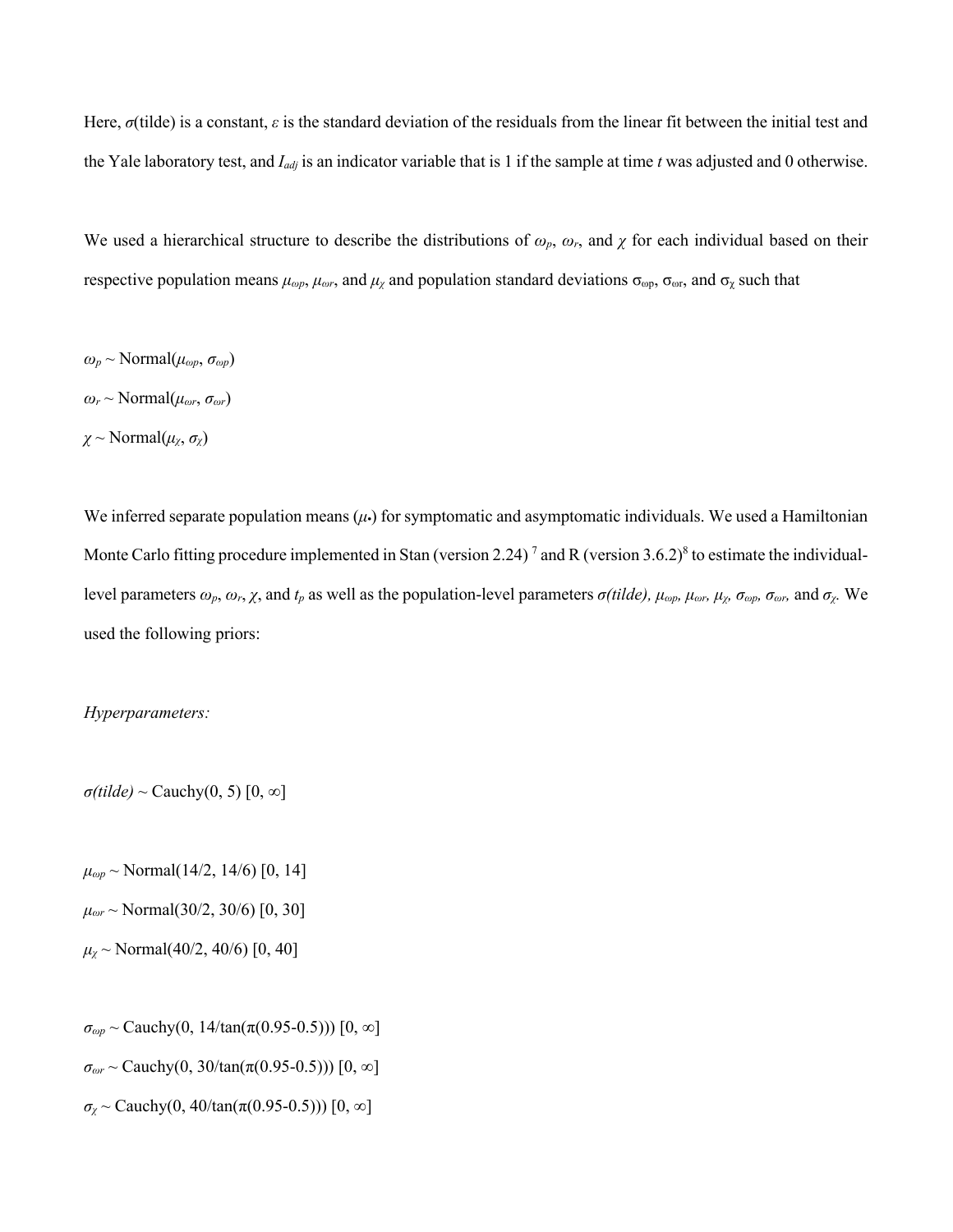#### *Individual-level parameters:*

 $ω_p \sim Normal(\mu_{\text{op}}, \sigma_{\text{op}})$  [0,14] *ωr* ~ Normal(μωr*,* σωr) [0,30] *χ* ~ Normal(μχ*,* σχ) [0,40]

 $t_p \sim \text{Normal}(0, 2)$ 

The values in square brackets denote truncation bounds for the distributions. We chose a vague half-Cauchy prior with scale 5 for the observation variance  $\sigma(tilde)$ . The priors for the population mean values ( $\mu$ **)** are normallydistributed priors spanning the range of allowable values for that parameter; this prior is vague but expresses a mild preference for values near the center of the allowable range. The priors for the population standard deviations (*σ•*) are half Cauchy-distributed with scale chosen so that 90% of the distribution sits below the maximum value for that parameter; this prior is vague but expresses a mild preference for standard deviations close to 0.

We ran four MCMC chains for 1,000 iterations each with a target average proposal acceptance probability of 0.99. The first half of each chain was discarded as the warm-up. The Gelman R-hat statistic was less than 1.1 for all parameters except for the  $t_p$  and  $\omega_r$  associated with person ID 1370, as the posterior distributions for those parameters were multi-modal (see **S11 Fig – S12 Fig**). This indicates good overall mixing of the chains. There were fewer than 10 divergent iterations (<0.1% of the transitions after warm-up), indicating good exploration of the parameter space. The posterior distributions for  $\mu_{\chi}$ ,  $\mu_{\omega p}$ , and  $\mu_{\omega r}$ , estimated separately for symptomatic and asymptomatic individuals, are reported in **Fig 3** (main text). We fit a second model that did not distinguish between symptomatic and asymptomatic individuals. The posterior distributions for these same parameters under this model are depicted in **S8 Fig**. The posterior distributions for the individual-level parameters  $\omega_p$ ,  $\omega_r$ , and  $\chi$  are depicted in **S9 Fig** – **S11 Fig,** with 500 sampled trajectories from these posterior distributions for each individual depicted in **S12 Fig.** The overall combined posterior distributions for the individual-level parameters *ωp, ωr,* and *χ* are depicted in **S13 Fig.**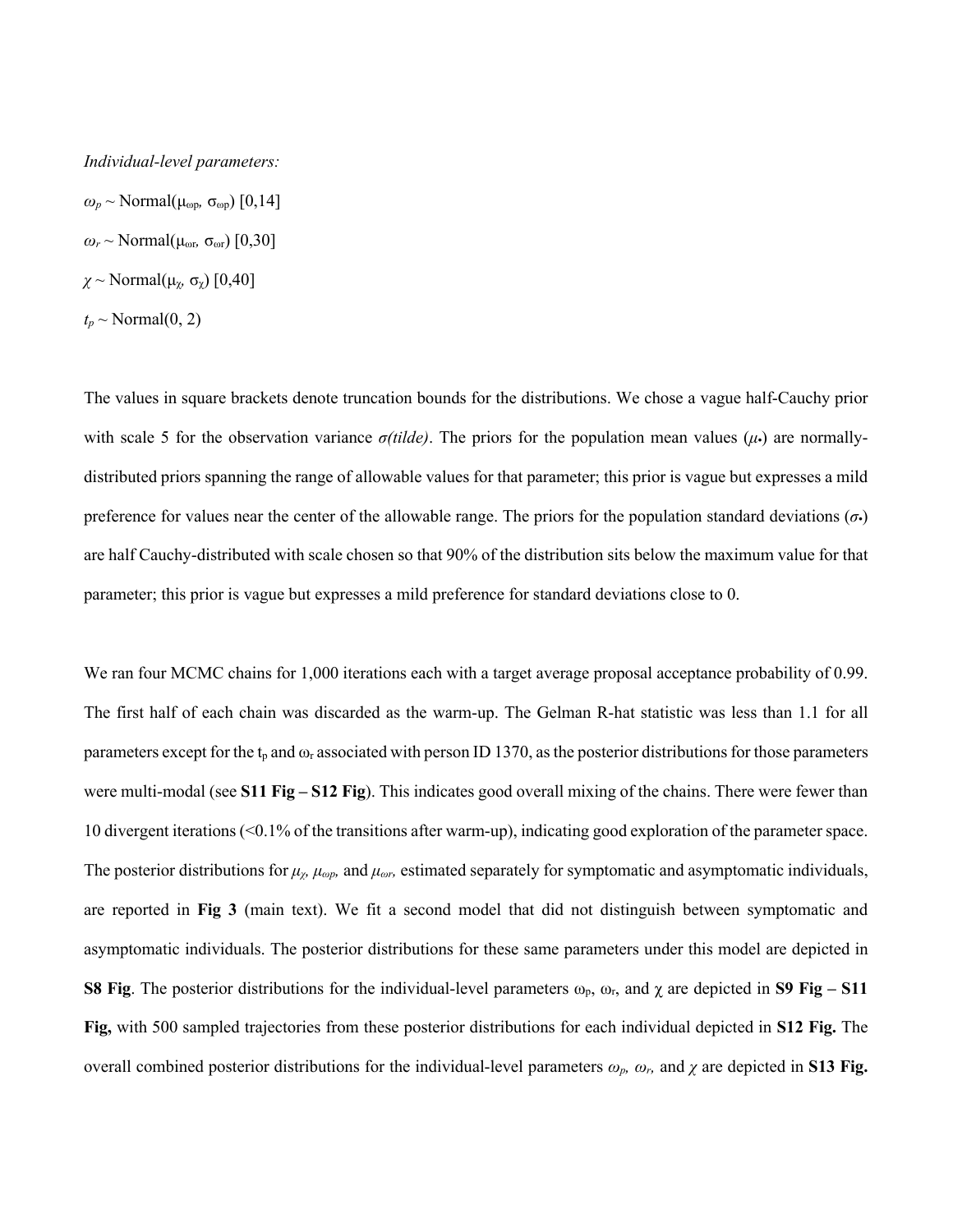We estimated the best-fit normal (for *χ*) and gamma (for *ωp* and *ωr*) distributions using the 'fitdistrplus' package implemented in R (version  $3.6.2$ )<sup>8</sup>.

## Sensitivity analyses.

To check the model's robustness, we performed a variety of sensitivity analyses. First, we omitted the viral trajectory from individual 3047 since their trajectory consisted of a long series of high-Ct positive tests which might be better characterized as a persistent infection rather than an acute infection. Second, we reduced the assumed PCR sensitivity (1–false negative rate) from 0.99 to 0.95. Third, we removed the upper-bound constraints on the proliferation and clearance durations. Fourth, we re-fit the model using "low" prior distributions for the proliferation and clearance distributions that had mean 14/4=3.5 days and 30/4=7.5 days respectively (same prior standard deviations). Fifth, we re-fit the model using "high" prior distributions for the proliferation and clearance distribution that had mean 14\*3/4=10.5 days and 30\*3/4=22.5 days respectively (same prior standard deviation). The posterior means and 95% credible intervals are listed in **S2 Table – S6 Table.** The posterior means and credible intervals are consistent throughout. For the final two scenarios, the "low" and "high" priors shift the posterior means for the proliferation and clearance times down and up, respectively, especially for the symptomatic group which had fewer samples. Still, the overall findings of a consistent proliferation stage length and a somewhat longer clearance stage remain consistent.

# Converting Ct values to viral genome equivalents.

CT values were fitted to a standard curve in order to convert Ct value data to RNA copies or genome equivalents (GE). Synthetic T7 RNA transcripts corresponding to a 1,363 b.p. segment of the SARS-CoV-2 nucleocapsid gene were serially diluted from 10<sup>6</sup>-10<sup>0</sup> GE/μl in duplicate to generate a standard curve<sup>9</sup> (S1 Table). The average Ct value for each dilution was used to calculate the slope (-3.60971) and intercept (40.93733) of the linear regression of Ct on log-10 transformed standard RNA concentration, and Ct values from subsequent RT-qPCR runs were converted to GE using the following equation: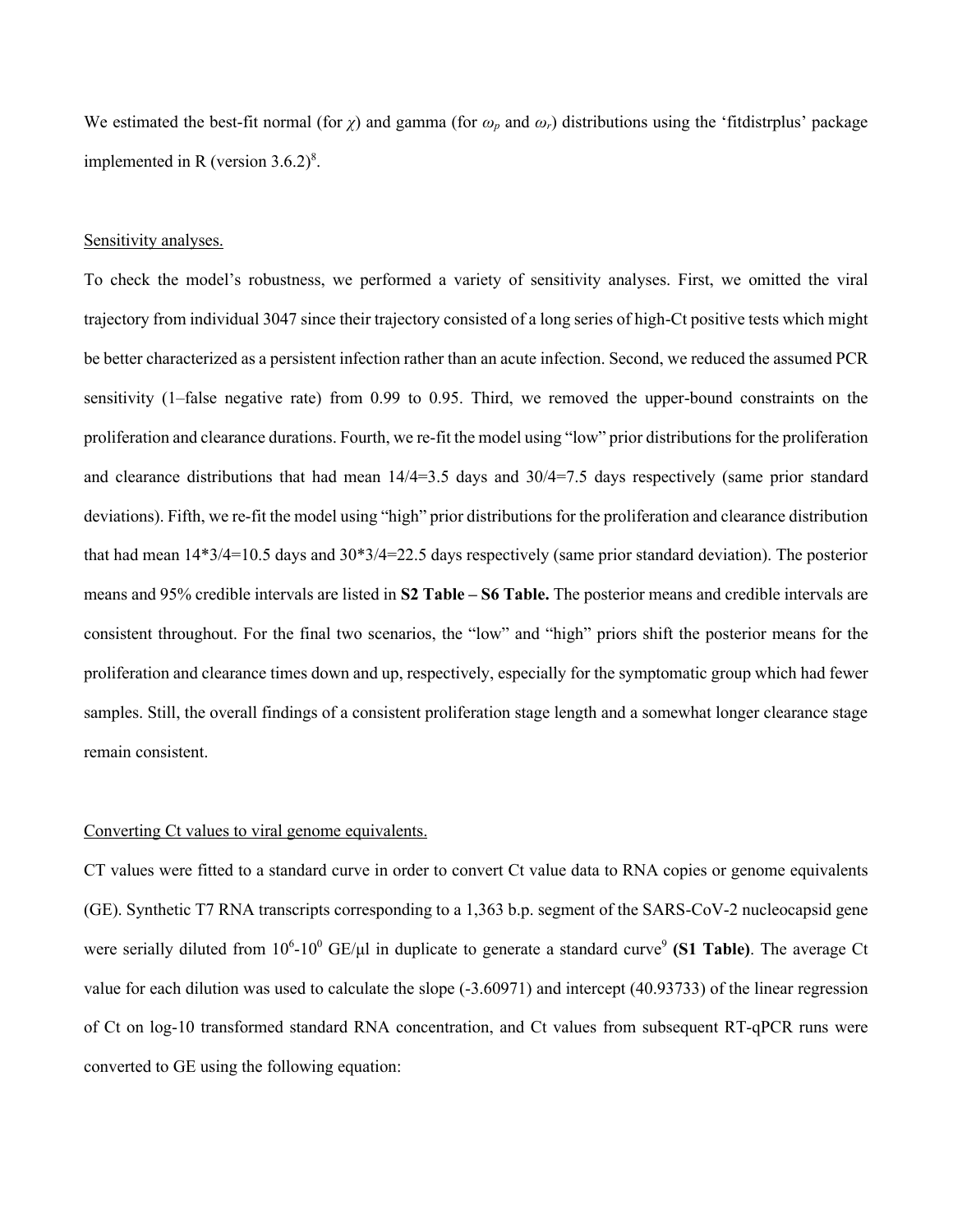$$
\log_{10}([RNA]) = (Ct - 40.93733)/(-3.60971) + \log_{10}(250)
$$

Here, [RNA] represents the RNA concentration in  $GE/ml$ . The  $log_{10}(250)$  term accounts for the extraction (300 µl) and elution (75 μl) volumes associated with processing the clinical samples as well as the 1,000 μl/ml unit conversion.

# Inferring the stage of infection using single and paired Ct values

To determine whether individual or paired Ct values can reveal a patient's stage of infection, we measured the frequency with which a Ct value falling within a 5-unit band, possibly followed by a second Ct value of higher or lower magnitude, was associated with the proliferation stage, the clearance stage, or the persistent stage. First, we assigned to each positive test the probability that it was collected during each of the three stages of infection. To do so, we began with the positive samples from the 46 individuals with acute infections and calculated the frequency with which each sample sat within the proliferation stage, the clearance stage, or the persistent stage (*i.e.,* neither the proliferation nor the clearance stage) across 10,000 posterior parameter draws for that person. For the remaining 22 individuals, all positive samples were assigned to the persistent stage. Next, we calculated the probability that a Ct value falling within a 5-unit window corresponded to an active infection (*i.e.,* either the proliferation or the clearance stage) by summing the proliferation and clearance probabilities for all positive samples with that window and dividing by the total number of positive samples in the window. We considered windows with midpoints spanning from Ct = 37.5 to Ct = 15.5 (**Fig 4A**). We performed a similar calculation to determine the probability that a Ct falling within a given 5-unit window corresponded to just the proliferation phase, assuming it had already been determined that the sample fell within an active infection (**Fig 4B**). Finally, to assess the information gained by conducting a second test within two days of an initial positive, we collected all positive samples with a subsequent sample (positive or negative) that was taken within two days and repeated the above calculations, separating by whether the second test had a higher or lower Ct than the first.

# Calculating effective sensitivity.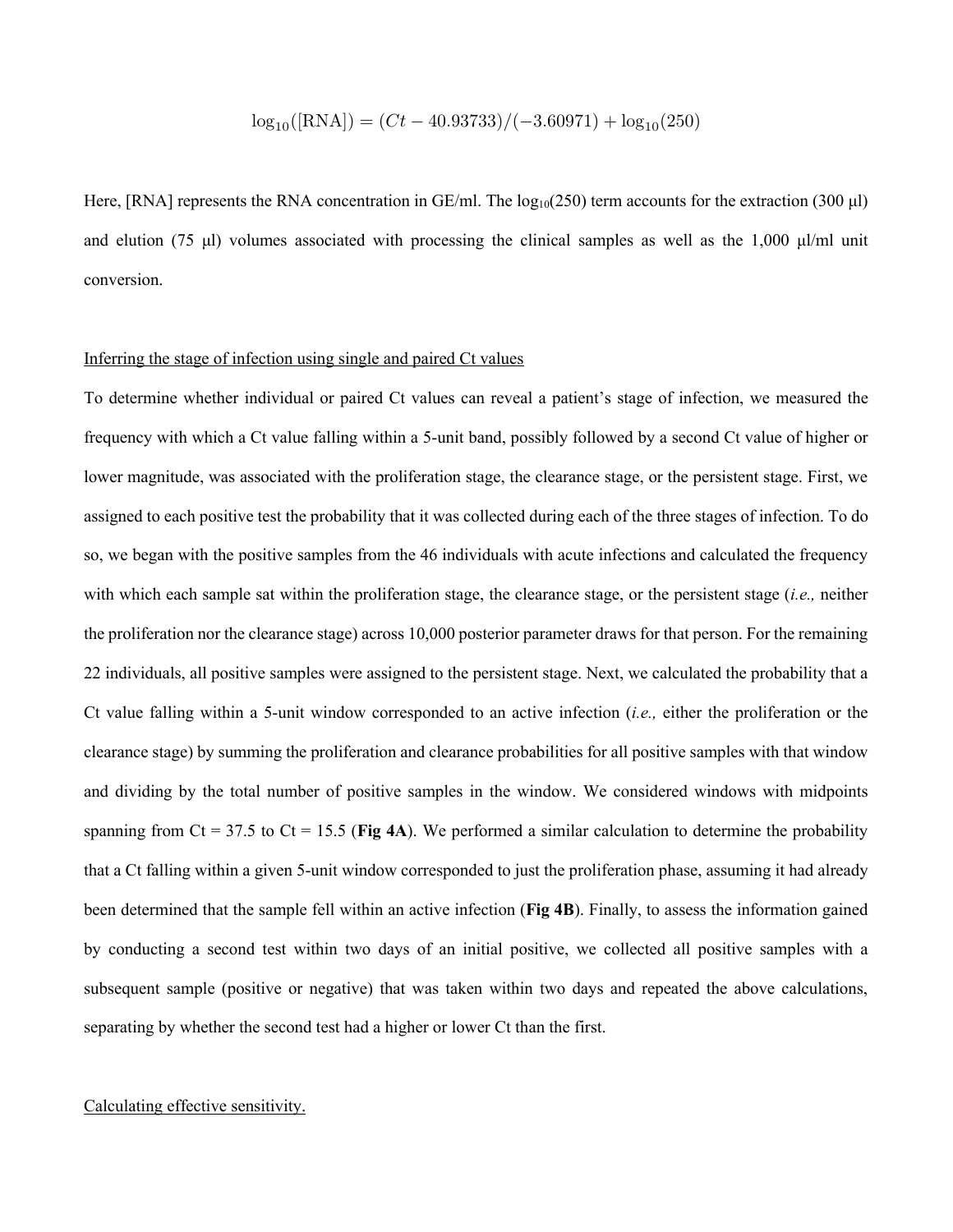The sensitivity of a test is defined as the probability that the test correctly identifies an individual who is positive for some criterion of interest. For clinical SARS-CoV-2 tests, the criterion of interest is current infection with SARS-CoV-2. However, for the time-to-event analysis presented in the main text, the criterion of interest is infectiousness at some point in the future. The effective sensitivity of a test (with respect to future infectiousness) may differ substantially from its clinical sensitivity (with respect to current infection).

The effective sensitivity of a test intended to detect future infectiousness depends on the test's characteristics (its limit of detection and sampling error rate) as well as the viral dynamics of infected individuals. To determine the effective sensitivity of a test *n* hours before an event, we first sampled 1,000 posterior draws for the proliferation time, clearance time, and peak Ct value from the MCMC fits to the viral trajectory data. We included only draws with a peak Ct  $\leq$  30, as we assumed Ct = 30 to be the threshold of infectiousness (individuals with a peak Ct > 30 would never be infectious according to this threshold and therefore would never satisfy the criterion of interest, *i.e.,* infectiousness at the event). We trivially defined the event's start time to be *t =* 0 and assumed that the event lasted for 3 hours. For each of the 1,000 individuals, we identified the range of possible onset times for the proliferation stage that would ensure the person would be infectious  $(Ct < 30)$  at some point during the event. We uniformrandomly drew a proliferation onset time from this range for each individual. We then simulated a test at time *–n.*  Any individuals with Ct greater than the test's limit of detection at time *–n* went undetected. Any individuals with Ct less than the test's limit of detection at time  $-n$  were detected with probability (1-sampling error). The effective sensitivity was calculated as the number of individuals successfully detected divided by the total number of individuals who could have been detected (1,000). We repeated this calculation for 1-hour increments through 3 days prior to the event. We considered two tests, one with a limit of detection at 40 Ct and a sampling error of 1% (analogous to RT-qPCR) and one with a limit of detection at 35 Ct and a sampling error of 5% (analogous to a rapid antigen test). See also the schematic diagram in **S7a Fig**.

To calculate the expected number of individuals who might attend an event while infectious given a test *n* hours before the event, we simulated 1,000 events. To do so, we again drew 1,000 individual-level viral concentration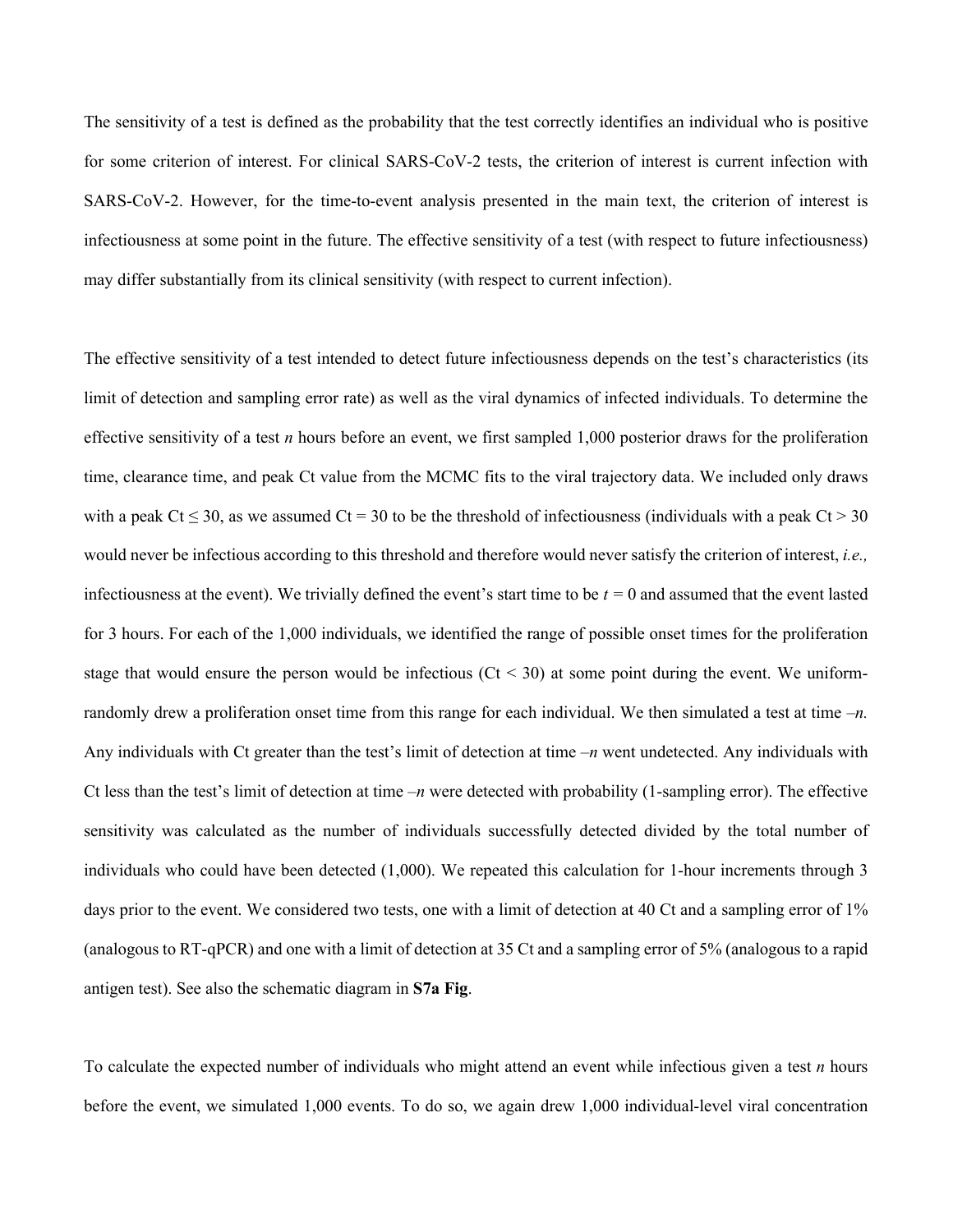trajectories from the fitted model and drew proliferation onset times according to a random uniform distribution from the range of possible times that would allow for the person to have detectable virus ( $Ct < 40$ ) during the gathering. Note that this differs from the effective sensitivity calculation, where we required individuals to be infectious (not just detectable) at the time of the event. This way, an infectiousness threshold at an extremely high viral concentration ( $e.g., Ct = 10$ ) would lead to very few infectious attendees, since few viral trajectories reach such low Ct values. This aligns with intuitive notions of prevalence of infection (number of detectable infections in the population) *vs.* prevalence of infectiousness (number of individuals capable of infecting others, which is expected to be lower). We counted the number of people who would have been infectious at the gathering (a) in the absence of testing and (b) given a test administered between 0 and 3 days prior to the gathering. We considered infectiousness thresholds of  $Ct = 30$  (main analysis),  $Ct = 35$ , and  $Ct = 20$  (**S18 Fig**). When the infectiousness threshold is at higher viral concentrations ( $Ct = 20$ ), the expected number of infectious attendees is smaller, since fewer trajectories surpass the viral concentration needed for infectiousness. The effective sensitivity also declines more quickly with testing delays when the infectiousness threshold is high (**S18 Fig**). This is attributable to the wider range of possible proliferation onset times given a low infectiousness threshold *vs*. a high infectiousness threshold (see **S19 Fig**).

The online calculator differs slightly from the above procedure. Rather than drawing directly from the posterior distributions for the MCMC fits, the calculator allows the user to input different values specifying the population distribution of proliferation times, clearance times, and peak Ct values. The proliferation times and clearance times are described by independent Gamma distributions with user-input mean and standard deviation. The peak Ct values are defined by independent normal distributions with user-input mean and standard deviation, truncated to ensure that the values lie between 0 and 40 Ct. The default values align with the best-fit values for the respective Gamma and normal distributions reported in the caption of **S13 Fig**. The effective sensitivity values and expected number of infectious attendees therefore differ slightly from the values reported in the main text due to these distributional approximations and the fact that the values are drawn independently (in the posterior draws, there is some